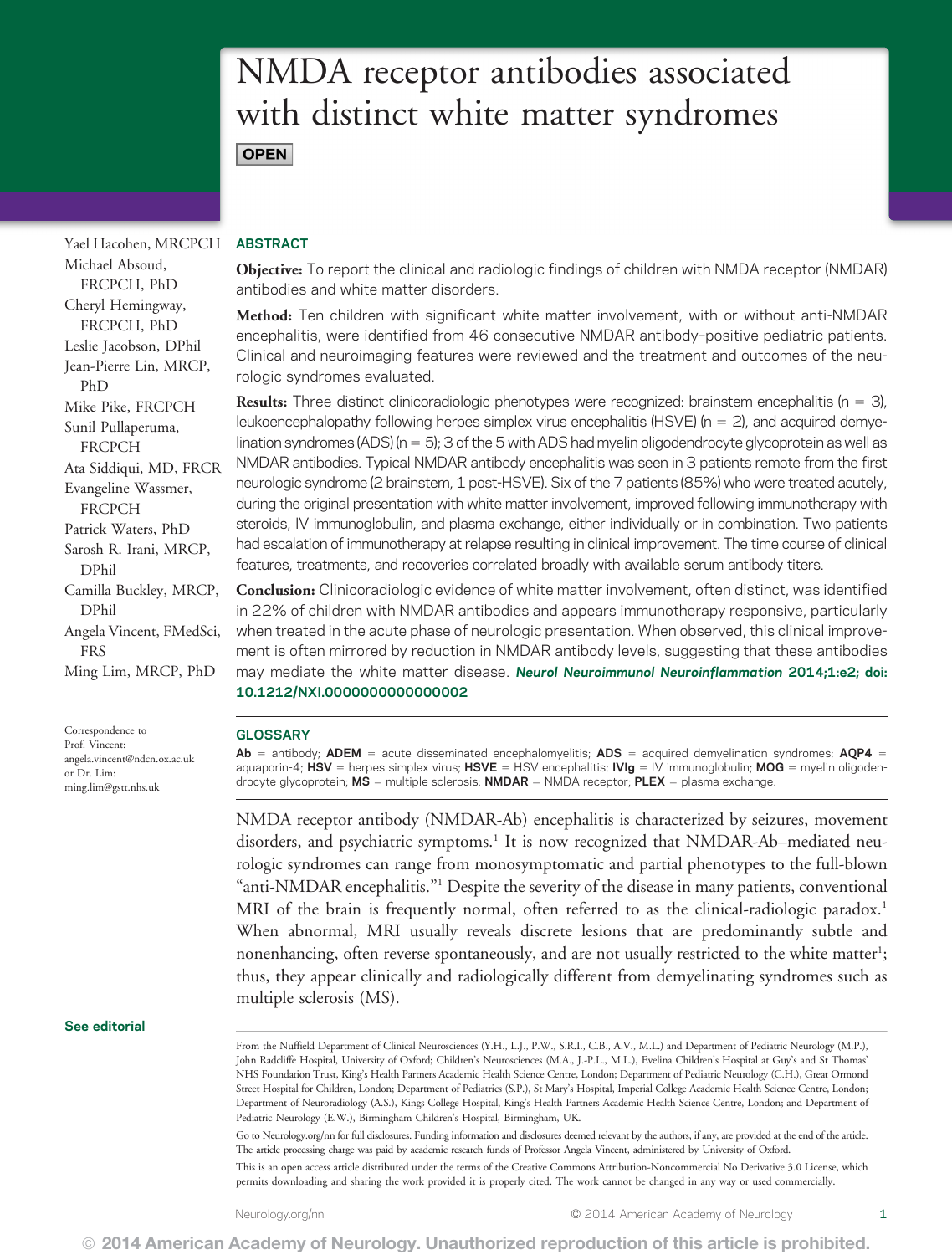Recently, we observed that 1 patient, initially reported in the UK cohort of NMDAR-Ab encephalitis,<sup>2</sup> developed MS, and a further patient with MS subsequently developed NMDAR-Ab encephalitis. In addition, in a systematic evaluation of glial, myelin, and neuronal-directed antibodies in children with a range of demyelination syndromes, we identified 2 patients with NMDAR-Ab.<sup>3</sup> These observations, together with existing case reports of NMDAR-Ab in patients with neuromyelitis optica spectrum disorder,<sup>4</sup> acute demyelinating encephalomyelitis  $(ADEM)_2^5$  or  $MS_2^6$  raise questions regarding the clinical relevance, potential pathogenic effect, and direct contribution of NMDAR-Abs to neurologic syndromes that involve the white matter.

Here, we report a group of children with NMDAR-Abs and clinical and/or radiologic evidence of a white matter disorder, identified from a larger cohort of children with NMDAR-Abs, and describe their clinical course in relation to (or independent of) features of NMDAR-Ab encephalitis.

METHODS Ten children with a clinical and/or radiologic evidence of white matter involvement were identified from a cohort of 46 pediatric patients, 18 years of age and younger, with a range of NMDAR-Abs–associated neurologic syndromes. Between 2009 and 2013, patients were referred, based on clinician decision, from 6 pediatric neurology centers to the Clinical Neuroimmunology Service at the Oxford Radcliffe Hospital Trust for serum and/or CSF NMDAR antibody testing and/or advice on further antibody testing. As antibodies to myelin oligodendrocyte glycoprotein (MOG) and aquaporin-4 (AQP4) have been associated with demyelinating disorders,<sup>7</sup> sera from all 10 cases and the other 36 NMDAR-Abpositive patients were tested for both these antibodies. NMDAR, AQP4, and MOG antibodies were measured using cell-based assays in routine clinical use (sera at 1:20 dilution for NMDAR and AQP4 and 1:160 for MOG; CSF at 1:2 dilution for NMDAR) as previously described.2,8,9 For these cell-based assays, the binding of serum immunoglobulin G to the surface of human embryonic kidney cells, transfected with complementary DNA encoding the auto-antigens (MOG courtesy of M. Reindl, Innsbruck), was visualized using a fluorescence-labeled Alexafluor 568 secondary antibody (Molecular Probes, Eugene, OR), and the results were assessed by at least 2 independent observers (Y.H., L.J., P.W.). Clinical information and neuroimaging were reviewed (Y.H., M.A., A.S., M.L.). The outcomes, as measured by the range of difficulties the patients were experiencing, were retrieved from the patient's medical records or, if unavailable, were obtained directly from the patient's primary pediatric neurologist. Full recovery was defined by the absence of medical, educational, and social concerns reported from parents, school, and the patient's primary clinician.

Standard protocol approvals, registrations, and patient consents. Ethical approval for this study was from the Oxfordshire Regional Ethical Committee A (07/Q1604/28).

RESULTS Out of a total of 46 patients identified consecutively from 6 centers, 10 patients (cases 1–10; 5 male; age range 1.3–18 years, median 8.5 years; see table 1) were identified with a significant white matter involvement. They were classified as having 3 neurologic syndromes: brainstem encephalitis ( $n = 3$ ), herpes simplex virus encephalitis (HSVE) relapsing with a distinct leukoencephalopathy ( $n = 2$ ), and acquired demyelination syndromes (ADS) ( $n = 5$ ). Their clinical features, imaging, and treatment responses are described below and summarized in table 1 and figures 1 and 2. The remaining 36 NMDAR-Ab–positive patients had minimal or absent white matter involvement; 28 of these had typical NMDAR-Ab encephalitis (cases 11–38; 8 male; age range 2–17 years, median 11 years; see table 2). Of the remaining 8 patients, 1 presented with a neurologic relapse following HSVE, and 7 had a partial phenotype (cases 39–46; 2 male; age range 1–18 years, median 11 years; see table 3). Only 1 patient, a 15-year-old girl with classical NMDAR-Ab encephalitis, had an ovarian teratoma. NMDAR-Abs were positive in the CSF in 10 of 11 patients tested with typical NMDAR-Ab encephalitis, in 2 of 3 tested with the partial phenotype, and in all 3 tested with white matter syndromes; serum levels were higher than CSF in all paired samples. All patients were empirically investigated by their physicians to exclude a range of infective, alternative inflammatory, and neurometabolic etiologies, of which none were identified. Cases 11–23,<sup>10</sup> case 39,<sup>11</sup> and cases 40–4212 have been previously described.

Brainstem encephalitis. Three patients had encephalopathy, predominant brainstem signs (cranial neuropathies and ataxia), and neuroimaging findings of brainstem abnormalities, or a clinical syndrome unequivocally localized to the brainstem.<sup>13</sup> Case 1 (M, age 18) had brainstem changes at presentation (figure 1A) but evolved to a polysymptomatic encephalopathy, with resolution of the brainstem changes (figure 1B). NMDAR-Abs were only detected a year later after a relapse but fell with immunotherapies with a good clinical response (figure 2A). Case 2 (F, age 10) presented 3 weeks after first symptoms when her encephalopathy worsened with intractable seizures, movement disorder, and hyperpyrexia. She had recurrent periods of encephalopathy (figure 2B) associated with radiologic features of a leukoencephalopathy (figure 1D) that progressed over the following 5 years (figure 2B), when serum and CSF NMDAR-Abs were first identified. She was not given immunotherapies and is substantially impaired (table 1). Case 3 (M, age 5), the most recent patient, presented with brainstem signs and cranial nerve enhancement; NMDAR-Abs were identified within a few weeks of onset. He made a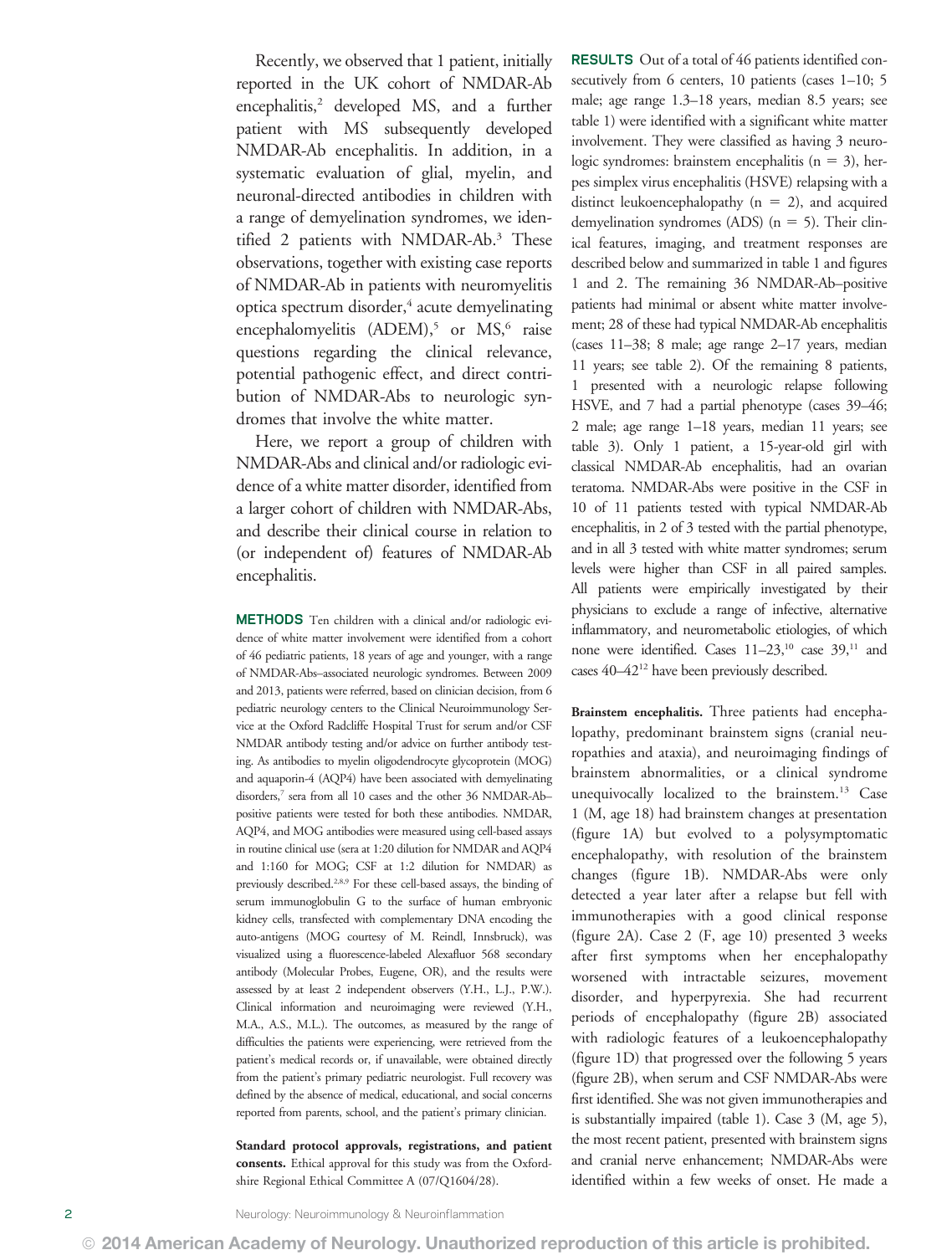| Table 1 |  |  |  |  | Clinical and paraclinical features of 10 NMDAR antibody-positive patients with distinct clinicoradiologic white matter syndrome |  |
|---------|--|--|--|--|---------------------------------------------------------------------------------------------------------------------------------|--|
|         |  |  |  |  |                                                                                                                                 |  |

| Case           | Demo-<br>graphics                | Neurologic<br>syndrome at onset                                                  | NMDAR antibody <sup>a</sup>                                                                         | Subsequent neurologic event                                                                                                                                | <b>Brain MRI</b>                                                                                                                                                                 | <b>OCB</b>                             | <b>Treatment</b>                                        | Outcome/follow-up, <sup>b</sup><br>mo                                                             |
|----------------|----------------------------------|----------------------------------------------------------------------------------|-----------------------------------------------------------------------------------------------------|------------------------------------------------------------------------------------------------------------------------------------------------------------|----------------------------------------------------------------------------------------------------------------------------------------------------------------------------------|----------------------------------------|---------------------------------------------------------|---------------------------------------------------------------------------------------------------|
| 1              | M, 18 y,<br>Caucasian            | <b>Brainstem</b><br>encephalitis                                                 | Onset: ND, R1: ND, R2: S<br>(1:500); CSF: ND                                                        | R1 (day 60): encephalopathy, psychiatric,<br>movement disorder, dysautonomia, R2<br>(1 y): encephalopathy, psychiatric,<br>movement disorder, dysautonomia | Onset: brainstem signal change, R1: resolution<br>of brainstem changes, R2: new midbrain, mesial<br>temporal lobe, and posterior periventricular<br>diffuse white matter changes | <b>ND</b>                              | Onset: PLEX,<br>OP, R1: PLEX,<br>IVIg, R3:<br>PLEX, MMF | Relapse free (oT),<br>cognitive and<br>behavioral problems.<br>antibody negative, 30              |
| $\overline{2}$ | F, 10 y,<br>African<br>Caribbean | <b>Brainstem</b><br>encephalitis                                                 | Onset: ND, R1: ND, R2: S<br>$(1:1,000)$ ; CSF $(1:20)$                                              | R1 (day 21): encephalopathy, seizures,<br>movement disorder, hyperpyrexia, R2 (5 y):<br>encephalopathy, worsening seizures                                 | Onset: no imaging, R1: widespread cortical<br>signal change, R2: diffuse posterior white<br>matter changes                                                                       | <b>ND</b>                              | Onset: NT, 6<br>mo: IVIg, R1:<br><b>NT</b>              | Quadriparesis, visual<br>failure, seizures, 29                                                    |
| 3              | M, 5 y,<br>Caucasian             | <b>Brainstem</b><br>encephalitis                                                 | Onset: S (1:1,000); CSF<br>(1:20)                                                                   | Monophasic                                                                                                                                                 | Multiple cranial nerve enhancement                                                                                                                                               | Negative                               | <b>PLEX</b>                                             | Full recovery, antibody<br>negative, 8                                                            |
| 4              | M, 2 y,<br>African<br>Caribbean  | HSV encephalitis                                                                 | Onset: S (-); CSF (-), R1:<br>S (1:500); CSF (1:20)                                                 | R1 (day 60): cognitive, behavioral, and<br>motor regression                                                                                                | Onset: focal parenchymal changes, R1: diffuse<br>posterior bilateral white matter changes                                                                                        | Onset:<br>negative,<br>R1:<br>positive | R1: IVIg (long<br>term)                                 | Full recovery, reduction<br>in antibody titers, 11                                                |
| 5              | F, 16 mo,<br>Asian               | HSV encephalitis                                                                 | Onset: ND, R1: S<br>$(1:1,000)$ ; CSF $(1:50)$                                                      | R1 (day 60): encephalopathy, movement<br>disorder                                                                                                          | Onset: changes consistent with HSV, R1:<br>posterior bilateral white matter changes                                                                                              | <b>ND</b>                              | R1: PLEX                                                | Resolution of<br>encephalopathy,<br>residual motor deficit,<br>reduction in antibody<br>titers, 6 |
| 6              | F, 6 y,<br>African<br>Caribbean  | <b>Bilateral ON</b><br>(right > left)                                            | Onset: S (1:150); CSF<br>ND, additional MOG S<br>(1:1,620)                                          | Monophasic                                                                                                                                                 | Normal                                                                                                                                                                           | <b>ND</b>                              | IVMP, OP                                                | Incomplete visual<br>recovery, 10                                                                 |
| $\overline{7}$ | M, 9 y,<br>Caucasian             | <b>Bilateral ON</b>                                                              | Onset: S (1:150): CSF<br>ND, additional MOG S<br>(1:1,620)                                          | Monophasic                                                                                                                                                 | Normal                                                                                                                                                                           | <b>ND</b>                              | IVMP. OP                                                | Full visual recovery, 30                                                                          |
| 8              | F, 11 y,<br>Caucasian            | Right ON                                                                         | Onset: ND, interval: S<br>$(1:150)$ , R1: S $(1:200)$ ;<br><b>CSF ND</b>                            | R1 (3 y): left ON                                                                                                                                          | Onset: normal, R1: periventricular white matter<br>lesions                                                                                                                       | <b>ND</b>                              | Onset: NT. OP<br>$(1$ y from<br>onset), R1:<br>OP, IVIg | Poor visual recovery,<br>antibody negative, 42                                                    |
| 9              | M, 8 y,<br>Asian                 | <b>ADEM</b>                                                                      | Onset: ND, R1: ND,<br>interval: S (1:150), R2: S<br>(1:500); CSF ND,<br>additional MOG S<br>(1:400) | R1 (day 30): ADEM, R2 (1 y): right ON, R3<br>(13 mo): left ON                                                                                              | Onset: bilateral deep gray and white matter<br>lesions, R1: similar to onset, R2: new brainstem<br>lesions                                                                       | <b>ND</b>                              | Onset: IVMP.<br>OP. R1: IVMP.<br>OP, R2: MMF            | Full recovery (NoT),<br>antibody negative, 30                                                     |
| 10             | F, 11 y,<br>Caucasian            | Recurrent<br>episodes of<br>hyperventilation,<br>dizziness, and<br>double vision | Onset: S (1:100): CSF<br>ND; serum levels<br>increasing to 1:1,000                                  | Recurrent episodes of initial presenting<br>syndrome, one episode with loss of<br>mobility for 2 weeks                                                     | Onset: numerous lesions in subcortical white<br>matter and body of the corpus callosum, no<br>significant change on repeat imaging                                               | Negative                               | <b>NT</b>                                               | Unchanged, 24                                                                                     |

Abbreviations: ADEM = acute disseminated encephalomyelitis; HSV = herpes simplex virus; IVIg = IV immunoglobulin; IVMP = IV methylprednisolone; MOG = myelin oligodendrocyte glycoprotein; MMF = mycophenolate mofetil; ND = not done; NMDAR = NMDA receptor; NoT = not on treatment; NT = no treatment; OCB = oligoclonal bands; ON = optic neuritis; OP = oral prednisolone; oT = on treatment; PLEX = plasma exchange; R = relapse; S = serum.

Brainstem encephalitis was defined by encephalopathy with predominant brainstem signs (cranial neuropathies and ataxia). Neuroimaging findings of brainstem abnormalities during the admission were also required unless the clinical syndrome was unequivocally localized to the brainstem.<sup>12</sup> Herpes simplex virus encephalitis (HSVE) was defined by clinical, laboratory, and radiologic findings consistent with HSVE and a significant clinical improvement with IV acyclovir. Acquired demyelinating syndromes were classified based on the International Pedatric MS Study Group criteria into acute disseminated encephalomyelitis, clinically isolated syndrome, and optic neuritis.<sup>15</sup>

<sup>a</sup> Serial antibody titers are shown in figure 2.

b Median follow-up time of 30 months (range 8–54).

Neurology: Neuroimmunology & Neuroinflammation

Neurology: Neuroimmunology & Neuroinflammation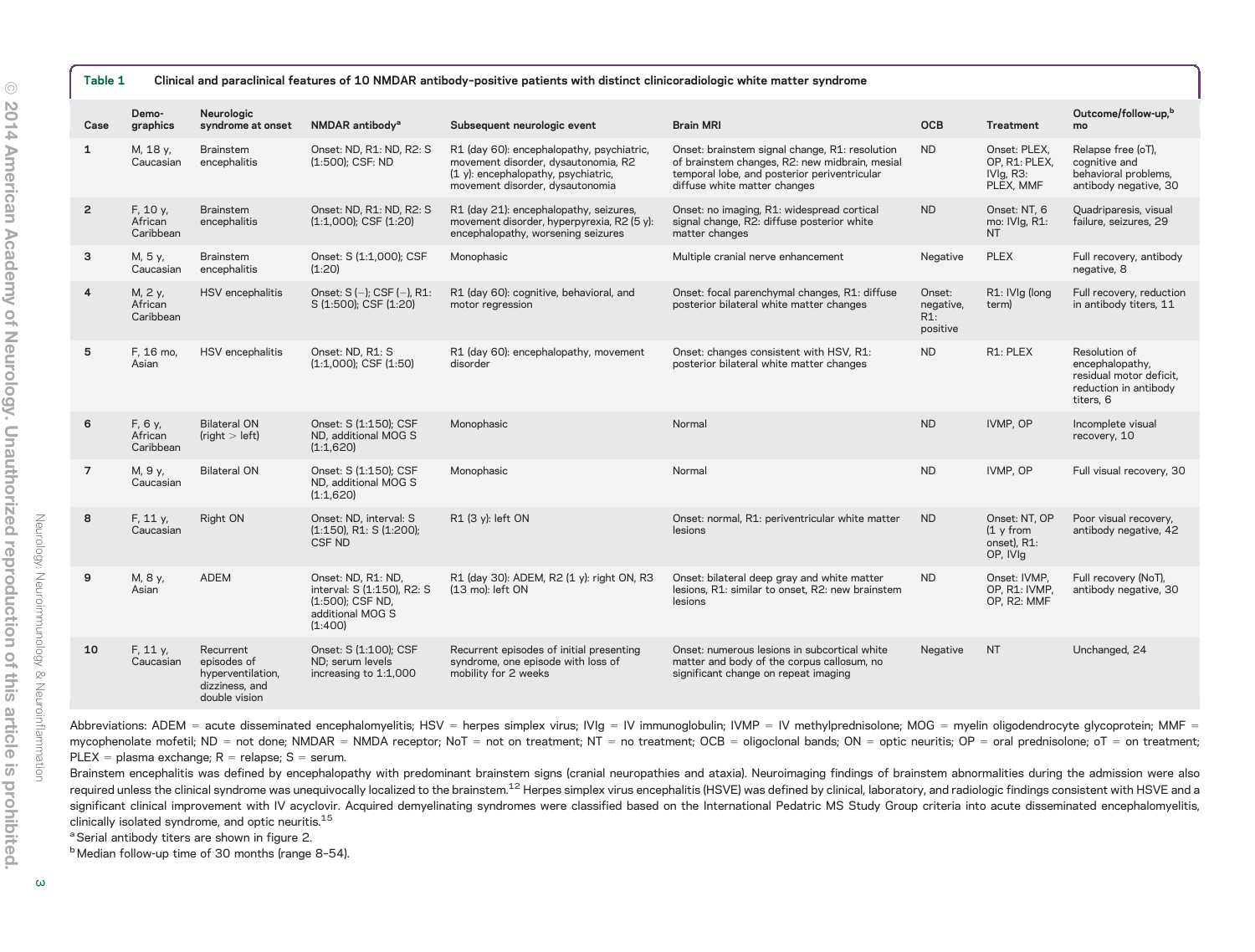



(A, B) Case 1, who presented with a brainstem syndrome. Axial T2 fluid-attenuated inversion recovery (FLAIR) images showing hyperintensity in the midbrain and mesial temporal lobe (arrows in A), which subsequently resolved on follow-up imaging performed at 2 months when the patient had relapsed with a polysymptomatic encephalopathy (B). (C, D) Case 2, who presented initially with a brainstem syndrome followed by periods of recurrent encephalopathy. Axial T2-weighted images 6 months after her initial brainstem syndrome revealed diffuse global cortical atrophy (C). Imaging during an encephalopathic episode 5 years later revealed new white matter changes (arrow in D) and further atrophy. This radiologic feature of leukoencephalopathy progressed on subsequent imaging (not shown). (E–H) Two patients with neurologic syndromes following herpes simplex virus encephalitis (HSVE). Serial axial T2 FLAIR images of case 4 (E–G) showing localized cortical changes in the left thalamus and occipital lobe (arrows in E) on initial imaging that progressed, demonstrating significant bilateral white matter signal changes in the parietooccipital region 2 months later (arrows in F) when the patient presented with significant worsening of cognitive, behavioral, and motor regression. Following treatment and improvement of symptoms, follow-up neuroimaging 2 months later demonstrated a significant resolution of this white matter change (G). Axial T2-weighted image of case 5 at relapse 2 months after HSVE showing extensive bilateral but asymmetrical cystic encephalomalacia centered on the temporo-insular regions (only parietal changes shown) characteristic of HSVE, but in addition demonstrating the characteristic leukoencephalopathic changes seen globally (arrows in H). (I–L) Patients presenting with acquired demyelinating syndrome (ADS). At time of relapse with left optic neuritis, brain imaging in case 8 showed subtle periventricular white matter signal change on a T2-weighted image (arrow demonstrating one periventricular lesion in I). Imaging of case 9 showing midbrain (arrow in J), capsular (arrow in K), and thalamic changes (not shown) on axial T2 FLAIR. Axial T2 FLAIR image of case 10 demonstrating patchy subcortical white matter changes (L).

full recovery with steroids and plasma exchange (PLEX) (figure 2C). All 3 patients were negative for GQ1b antibodies.

HSVE relapse. Since we and others recognized a relationship between HSVE relapses and NMDAR-Abs,<sup>11,14-16</sup> we have identified 2 additional patients, cases 4 and 5 (M, age 2; F, age 16 months), with NMDAR-Abs in serum and CSF (table 1) during neurologic relapses with substantial leukoencephalopathy on imaging (figure 1, E–H) occurring within 2 months of HSVE (headache, fever, seizures, typical imaging, and CSF herpes simplex virus [HSV] PCR positivity). Case 4 presented with cognitive, behavioral, and motor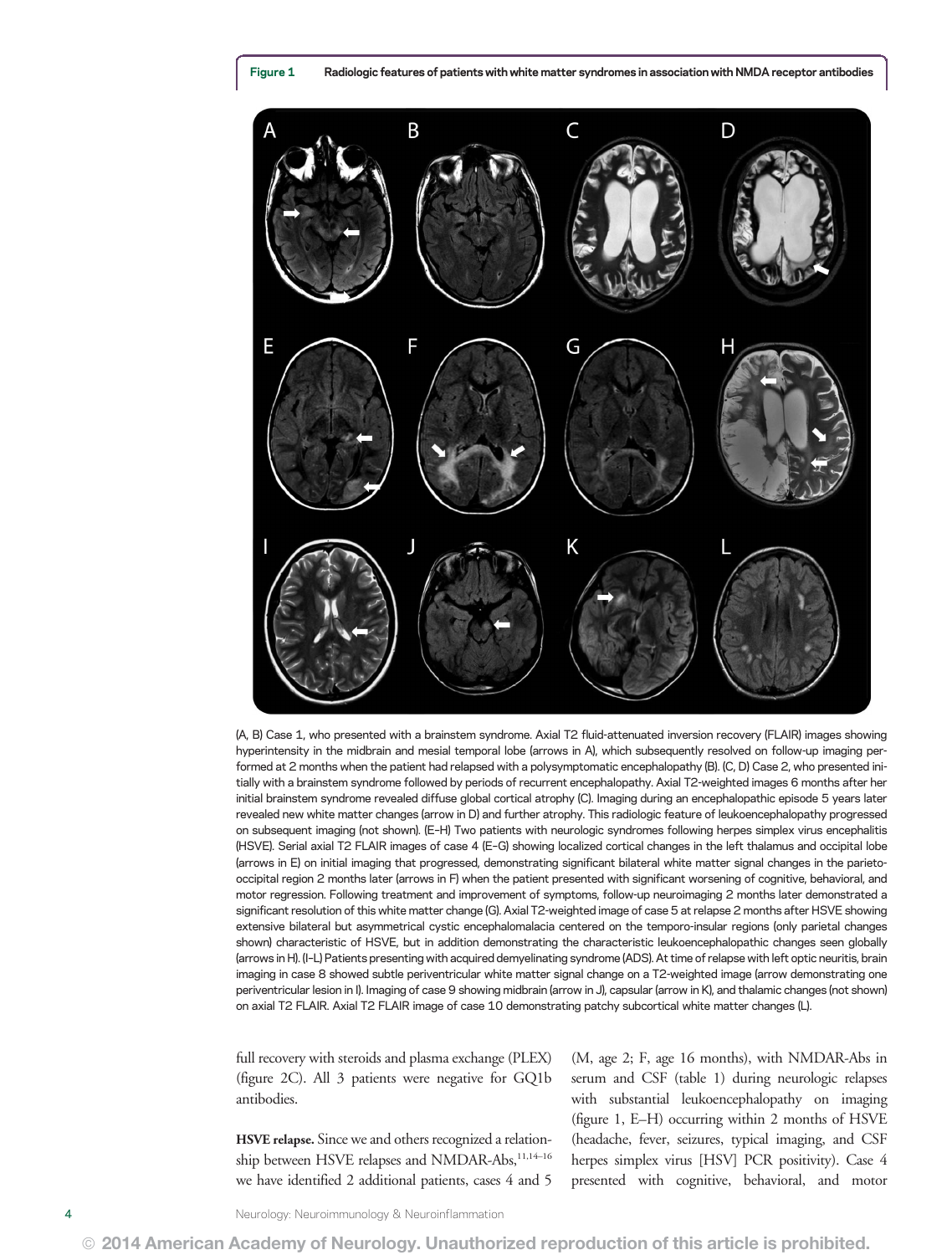

(A–C) Cases 1–3 presented initially with brainstem encephalitis; Cases 1 and 2 relapsed with encephalopathy, psychiatric features, movement disorder, and dysautonomia. Case 2 had additional seizures. In both, the diagnosis of NMDAR-Ab encephalitis was made at the time of relapse. Case 3 had a monophasic illness and did not have any of the clinical characteristics of NMDAR-Ab encephalitis. (D, E) Cases 4 and 5 presented with herpes simplex virus encephalitis (HSVE) and then had a neurologic relapse, which correlated with raised NMDAR-Abs in both serum and CSF and demonstrated a clinical response to immunotherapy with reduction of antibody levels. (F) Case 8 presented with optic neuritis and poor visual recovery, which prompted a neuroinflammatory screen and the identification of the antibody positivity. She only received a course of steroids 1 year into her illness and 3 years later had a neurologic relapse. (G) Case 9 presented initially with 2 episodes of acute disseminated encephalomyelitis (ADEM) and relapsed at 1 year with optic neuritis. He was also MOG-Ab positive, which remain detectable even when NMDAR-Abs are no longer detectable and when the patient had clinically recovered. (H) Case 10 had recurrent episodes of hyperventilation, dizziness, and double vision; did not receive any treatment; and both her clinical and radiologic features remained unchanged. Ab = antibody; CSF Ab  $\times$  10 = NMDAR antibody titers in CSF (all between 1:20 and 1:50) multiplied by 10 to provide visibility in comparison to serum levels; IVIg = IV immunoglobulin; IVMP = IV methylprednisolone; LeukoE = radiologic leukoencephalopathy; Lt = left; MMF = mycophenolate mofetil; NMDAR = NMDA receptor; ON = optic neuritis; PLEX = plasma exchange; Rt = right; Serum Ab titer = titer measured by endpoint dilution.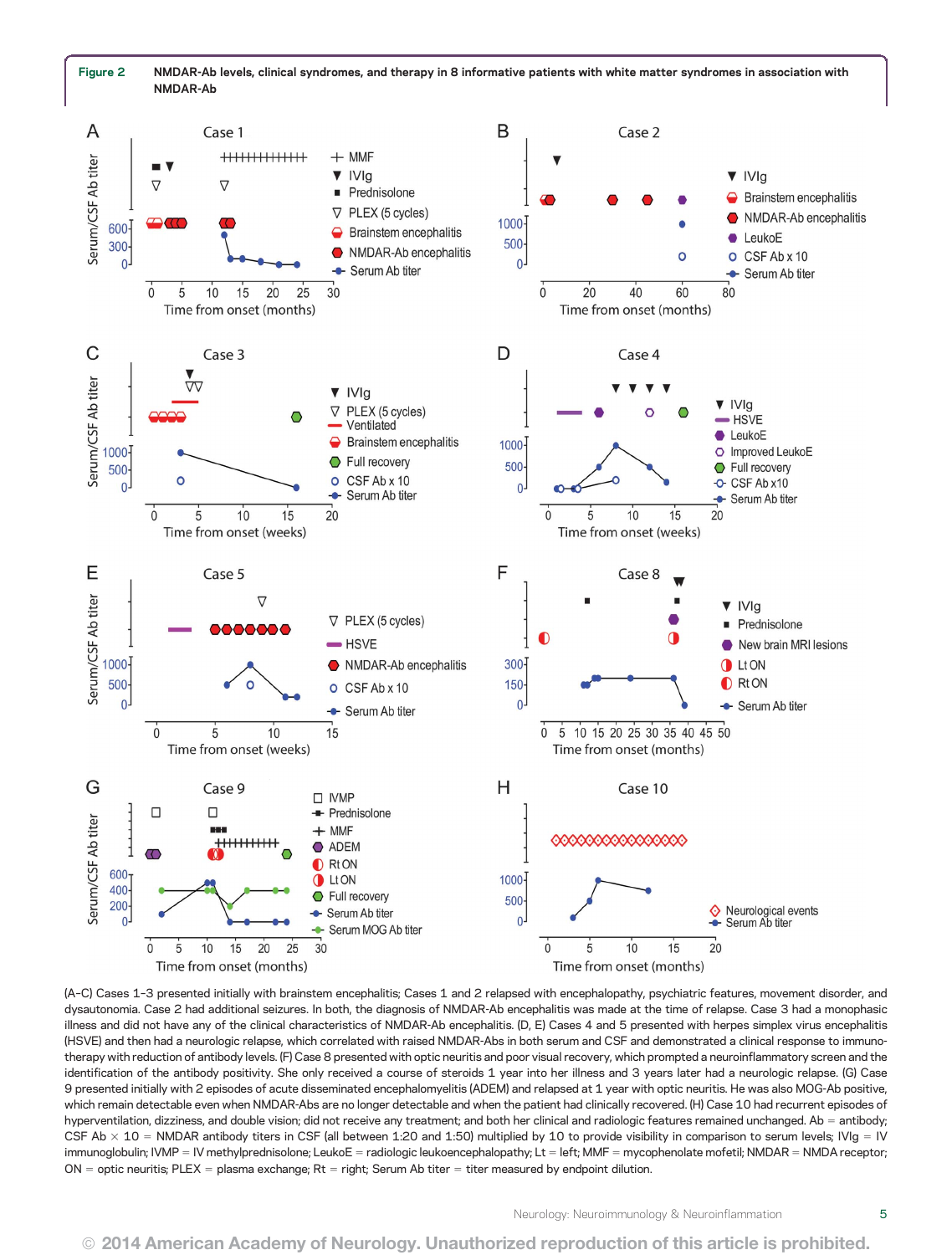| Table 2 |                         | Clinical and paraclinical features in patients with NMDAR-Ab encephalitis |         |           |                     |                                       |                                |                       |
|---------|-------------------------|---------------------------------------------------------------------------|---------|-----------|---------------------|---------------------------------------|--------------------------------|-----------------------|
| Case    | Demographics            | Presentation                                                              | Relapse | OCB       | NMDAR-Ab            | Conventional brain MRI abnormalities  | Immunotherapy                  | Outcome/follow-up, mo |
| 11      | F, 14 y, Asian          | Cog, Psych <sup>a</sup>                                                   | No      | <b>ND</b> | S 1:1,000           | Normal                                | Steroids, IVIg, PLEX           | Full recovery, 54     |
| 12      | F, 2 y, Asian           | Cog, S, M                                                                 | No      | Positive  | S 1:1,000           | Normal                                | Steroids, IVIg, PLEX, RTX      | Cog, 58               |
| 13      | F, 13 y, Caucasian      | Cog, Psych, S, M, A                                                       | No      | Positive  | S 1:1,000           | Normal                                | Steroids, IVIg, MMF            | <b>B, 46</b>          |
| 14      | F, 11 y, Caucasian      | Cog, Psych, A                                                             | No      | Positive  | S 1:100             | Normal                                | Steroids, IVIg                 | Cog, B, 52            |
| 15      | F, 4 y, Black           | Cog, Psych, S, M                                                          | No      | Negative  | S 1:500             | Normal                                | Steroids                       | Cog, B, 20            |
| 16      | M, 8 y, Black           | Cog, Psych, S, M                                                          | No      | Negative  | S 1:500             | Normal                                | Steroids, IVIg                 | Cog, B, 54            |
| 17      | F, 2 y, Black           | Cog, Psych, S, M                                                          | No      | Negative  | S 1:1,000, C 1:10   | Normal                                | Steroids                       | Cog, S, 38            |
| 18      | F, 5 y, Asian           | Cog, Psych, S, M                                                          | No      | Positive  | S 1:1,000, C 1:50   | Normal                                | Steroids, IVIg, RTX            | Cog, B, 50            |
| 19      | F, 3 y, Caucasian       | Cog, Psych, S                                                             | No      | Positive  | S 1:500             | Normal                                | Steroids                       | Full recovery, 48     |
| 20      | M, 6 y, Middle Eastern  | Psych, S                                                                  | No      | Positive  | S 1:100             | Normal                                | Steroids, IVIg                 | S, 48                 |
| 21      | F, 15 y, Asian          | Cog, Psych                                                                | No      | Positive  | S 1:200             | Normal                                | NT                             | Cog, Psych, 43        |
| 22      | M, 16 y, Caucasian      | Cog, Psych, S, A                                                          | No      | <b>ND</b> | S 1:500             | <b>Transient cortical</b>             | Steroids, IVIg, PLEX           | Full recovery, 54     |
| 23      | F, 17 y, Chinese        | Psych, M, A                                                               | No      | Positive  | S 1:500, C 1:10     | Transient cortical and subcortical    | Steroids, IVIg, PLEX           | Full recovery, 53     |
| 24      | F, 2 y, Caucasian       | S, Psych, M                                                               | No      | Positive  | S 1:2,000, C 1:10   | Normal                                | Steroids, IVIg                 | Cog, B, 28            |
| 25      | F, 5 y, Black           | S, Psych, M                                                               | No      | <b>ND</b> | S 1:1,000           | Normal                                | Steroids                       | S, 36                 |
| 26      | M, 3 y, Black           | Cog, Psych, S                                                             | No      | <b>ND</b> | S 1:2,000           | Normal                                | Steroids                       | Full recovery, 8      |
| 27      | F, 14 y, Caucasian      | Cog, Psych, M                                                             | No      | <b>ND</b> | S 1:1,000, C 1:10   | Left cortical and cerebellar          | Steroids, IVIg                 | Cog, B, 54            |
| 28      | F, 5 y, Black           | Cog, S, M                                                                 | No      | Positive  | S 1:1,000, C 1:10   | Hippocampus and medial temporal gyrus | Steroids                       | Full recovery, 20     |
| 29      | M, 16 y, Caucasian      | Cog, Psych                                                                | Yes     | <b>ND</b> | S 1:500             | Transient hippocampus and insular     | Steroids, IVIg, MMF            | Full recovery, 44     |
| 30      | F, 17 y, Caucasian      | Cog, Psych, S, M                                                          | Yes     | Negative  | S 1:100, C negative | Long-standing PVL                     | Steroids                       | Full recovery, 22     |
| 31      | F, 7 y, Middle Eastern  | Psych, S                                                                  | Yes     | <b>ND</b> | S 1:2,000, C 1:10   | Mild signal change hippocampus        | Steroids, IVIg                 | Cog, S, 24            |
| 32      | F, 16 y, Caucasian      | Cog, S                                                                    | Yes     | <b>ND</b> | S 1:500             | Normal                                | Steroids, IVIg, PLEX, AZA      | S, 56                 |
| 33      | M, 4 y, Caucasian       | Cog, Psych, S, M, A                                                       | Yes     | <b>ND</b> | S 1:2,000           | Normal                                | Steroids, IVIg, PLEX, RTX, MMF | Cog, B, S, 18         |
| 34      | F, 13 y, Black          | Cog, Psych, S, M, A                                                       | Yes     | Positive  | S 1:500             | Normal                                | Steroids, IVIg, PLEX, MMF      | Full recovery, 38     |
| 35      | F, 11 y, Caucasian      | Psych, S, M, A                                                            | No      | Positive  | S 1:1,000, C 1:50   | Normal                                | Steroids, IVIg, PLEX, MMF      | Full recovery, 19     |
| 36      | M, 13 y, Middle Eastern | Psych, S, M                                                               | No      | Negative  | S 1:500             | Normal                                | Steroids, PLEX                 | Full recovery, 18     |
| 37      | F, 14 y, Caucasian      | Cog, Psych, S, M, A                                                       | No      | ND        | S 1:1,000, C 1:10   | Normal                                | Steroids, IVIg, PLEX, CYC, RTX | Cog, B, S, 60         |
| 38      | F, 16 y, Caucasian      | Cog, Psych, S, M                                                          | No      | <b>ND</b> | S 1:1,000, C 1:50   | Normal                                | Steroids, PLEX, CYC, RTX       | Cog, Psych, S, 32     |

Abbreviations: Ab = antibody; AZA = azathioprine; C = CSF; CYC = cyclophosphamide; IVIg = IV immunoglobulin; MMF = mycophenolate mofetil; ND = not done; NMDAR = NMDA receptor; NT = not treated; OCB = oligoclonal bands; PLEX = plasma exchange; PVL = periventricular leukomalacia; RTX = rituximab; S = serum.

Symptoms at presentation in addition to encephalopathy and at final follow-up were classified as  $A =$  autonomic; B = behavioral; Cog = cognitive; M = movement disorder; Psych = psychiatric; S = seizures. a Denotes patient with ovarian teratoma.

 $\odot$ 

Neurology: Neuroimmunology & Neuroinflammation

Neurology: Neuroimmunology & Neuroinflammation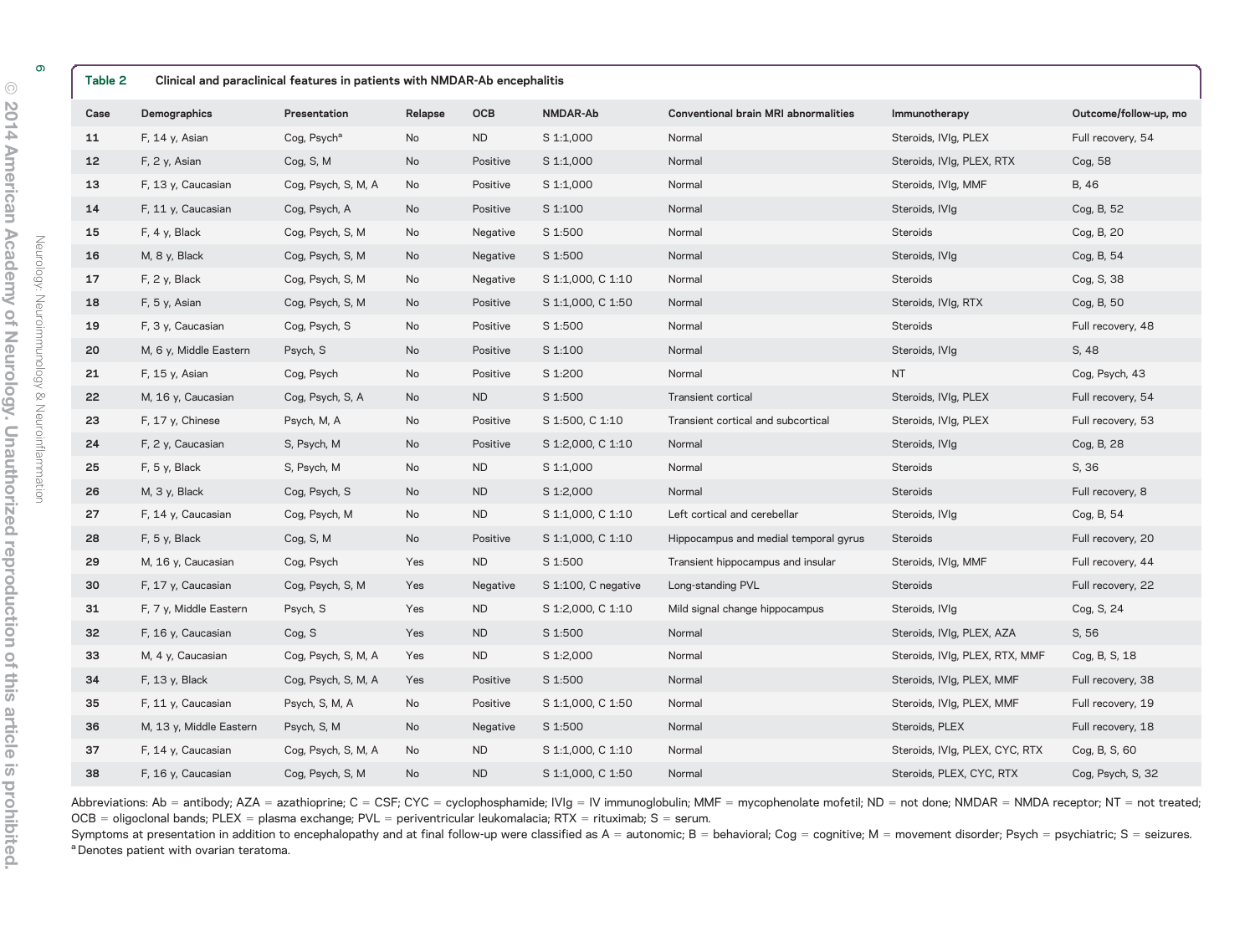Table 3 Clinical and paraclinical features of 8 patients with atypical NMDAR-Ab–mediated CNS disorder Case Demographics Presentation Relapsing neurologic events OCB NMDAR-Ab Conventional brain MRI Immunotherapy Outcome/ follow-up, mo 39 F, 1 y, Caucasian E, S, M Yes Positive S 1:1,000 HSVE changes IVIg Cog, B, S, 18 40 M, 12 y, Caucasian M, Psych No ND S 1:100 Normal Steroids Psych, 48 41 F, 10 y, Caucasian/ Black M, Cog Yes Negative S 1:500 Normal Steroids, IVIg Full recovery, 28 42 F, 5 y, Black M, Cog, S No Negative S 1:2,000, C 1:50 Normal Steroids, IVIg Full recovery, 30 43 M, 18 y, Caucasian M, Cog, Psych No ND S 1:500 Normal Steroids Psych, 20 44 F, 11 y, **Caucasian** S Yes Negative S 1:100, C negative Normal NT S, 20 45 F, 8 y, Caucasian S, Cog Yes ND S 1:500 Right mesial temporal NT S, B, 22 46 F, 15 y, Asian Cog No ND S 1:1,000, C 1:50 Normal NT Cog, 8

Abbreviations: Ab = antibody; C = CSF; HSVE = herpes simplex virus encephalitis; IVIg = IV immunoglobulin; ND = not done; NMDAR = NMDA receptor;  $NT = not treated; OCB = oligoclonal bands; S = serum.$ 

Patient 39 had typical NMDAR encephalitis 1 month following HSVE. Patients 40–46 presented with the nonencephalopathic partial phenotype, with predominantly movement disorder (40–43), seizures (44–45), and cognitive decline (46). Clinical symptoms at presentation and at outcome were classified as B = behavioral; Cog = cognitive; E = encephalopathy; M = movement disorder; Psych = psychiatric; S = seizures.

> decline, and case 5 presented with a further encephalopathic illness with new-onset movement disorder. Both patients had negative HSV PCRs in the CSF at relapse. Both were treated with IV immunoglobulin (IVIg) or PLEX, which resulted in clinical improvement and reduction of NMDAR-Ab titers (figure 2, D and E). A significant radiologic improvement was observed in case 4 (figure 1G). Other potential causes of leukoencephalopathies, such as neurometabolic conditions, were excluded.

> Acquired demyelination syndromes. Five patients presented with ADS classified according to the International Pediatric MS Study Group criteria.<sup>17</sup> Three initially had optic neuritis. Case 6 (F, age 6) and case 7 (M, age 9), with bilateral optic neuritis, were treated with IV methylprednisolone followed by a weaning course of oral prednisolone. Case 8 (F, age 11) presented with right optic neuritis and poor visual recovery; she only received a course of oral steroids 1 year later and relapsed 3 years later with left optic neuritis and new brain lesions (figures 1I and 2F). Case 9 (M, age 8) presented with ADEM, relapsed at 1 month with a second encephalopathic illness and imaging evidence of new brainstem lesions (figure 1J), and developed right and left optic neuritis at 12 and 13 months, respectively. At this stage, he was treated with mycophenolate mofetil with good visual recovery, no further relapse, and a reduction in NMDAR-Ab levels (figure 2G). Case 10 (F, age 10) had an unusual presentation of recurrent episodes of hyperventilation, dizziness, and double vision lasting from 2 days to more

than 2 weeks (figure 2H). Her brain imaging revealed periventricular and subcortical white matter changes (figure 1L). She has not been treated as the relevance of the NMDAR-Ab in her clinical and radiologic syndrome remains unclear.

General features of cases 1–10 and differences from the remaining 36 patients with NMDAR-Abs. The mean follow-up time in the cohort was 34 months (median 30, range 8–60), and this was not significantly different between the patients with white matter syndromes (mean 27, median 30, range 8–54) and the other patients with NMDAR-Abs (mean 36, median 37, range 8–60). Overall in the white matter patients, 6 of the 7 patients (85%) who were treated acutely improved following immunotherapy with steroids, IVIg, and PLEX, either individually or in combination. At relapse, 2 patients had escalation of immunotherapy resulting in improvement of clinical syndrome. Patients who were treated late ( $n = 2$ ) or untreated ( $n = 1$ ) had either a poorer outcome or persistence of symptoms. In 6 of the 7 patients with serial samples available, there were relationships between NMDAR-Ab titers and severity of clinical syndrome (figure 2, A–H). Of interest, MOG antibodies did not disappear after treatment in case 9, even when NMDAR-Abs became undetectable and after clinical recovery (figure 2G).

Serum levels of NMDAR-Abs ranged from 1:100 to 1:1,000 at the earliest sample available, with CSF levels (cases 2–5) from 1:20 to 1:50. It is important that both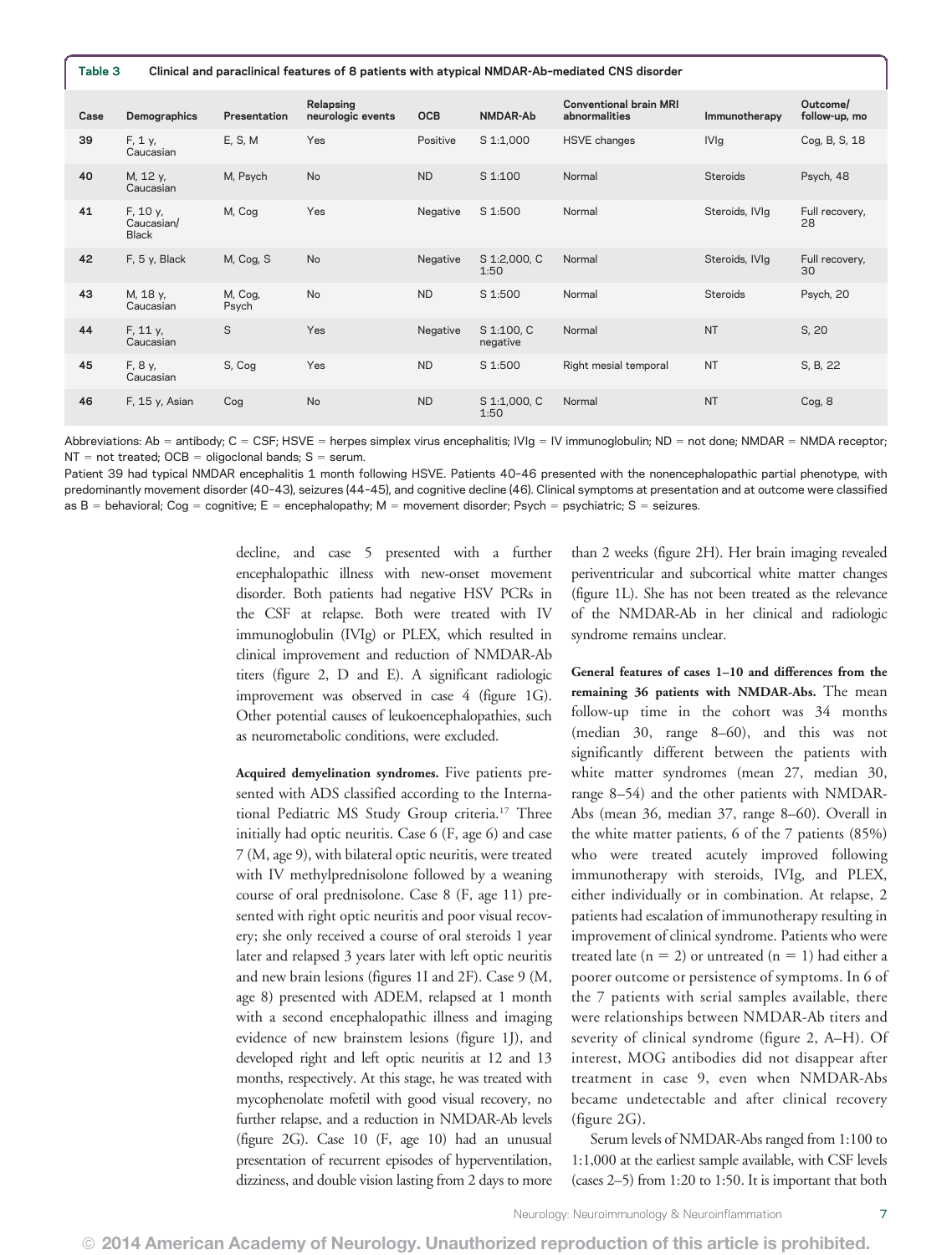serum and CSF NMDAR-Ab titers were negative during the HSVE that preceded NMDAR-Ab relapse in case 4 (figure 2D); the relevant samples were not available for case 5. After immunotherapies, antibody levels fell in all patients and became undetectable in cases 1, 3, 8, and 9. Follow-up CSFs were not available. MOG antibodies were found in only 3 of the 5 patients with ADS (cases 6, 7, and 9) (table 1). All patients were negative for AQP4 antibodies.

Cases 1–10 presented with distinct white matter changes, either radiologic changes compatible with the respective clinical syndromes (brainstem encephalitis and ADS group) or a leukoencephalopathy in addition to the radiologic changes commonly observed within the relevant phenotype (brainstem encephalitis and HSVE). These patients were radiologically distinct from the NMDAR-Ab encephalitis cases (table 1), where only 6 of 28 (21%) had abnormal neuroimaging, all sparing the white matter ( $p < 0.0001$ , Fisher exact test). Cases 1–10 were also distinct clinically. Although 3 patients had classical NMDAR encephalitis, in cases 1 and 2, these episodes were remote from the first neurologic syndrome (brainstem encephalitis), and in case 5, the NMDAR-Ab encephalitis occurred following HSVE. In addition, 7 of the 10 cases (70%) had recurrent neurologic episodes, compared to only 6 of 28 patients (21%) with typical NMDAR-Ab encephalitis or 10 of 36 cases (28%) without white matter involvement ( $p = 0.003$  and 0.02, respectively; Fisher exact test). Oligoclonal bands were positive in the CSF in 1 of 3 patients tested with white matter disorder compared to 14 of 18 with typical NMDAR-Ab encephalitis, although this was not statistically significant ( $p = 0.18$ , Fisher exact test). Finally, those patients with white matter disorders were more likely to have MOG antibodies (30% vs 0%;  $p = 0.008$ , Fisher exact test) than those without white matter involvement.

DISCUSSION Three distinct white matter clinicoradiologic syndromes—brainstem encephalitis, leukoencephalopathy following HSVE, and CNS demyelination—were identified in 10 of 46 (22%; 95% confidence interval 11%–36%) consecutive children from 6 centers in the UK in whom NMDAR-Abs were detected. The antibodies were present at high titers (up to 1:1,000), and all available CSFs were positive (up to 1:50). Collectively, relapses were seen in 63% (5/8) of our cohort (excluding the 2 HSVE cases), a rate higher than that seen in our classical NMDAR encephalitis patients (28%; 6/28) or than previously reported.<sup>1,2,18</sup> This included 2 of the 3 patients with brainstem encephalitis, usually a monophasic disease, $13,19$  and 3 of the 5 patients (60%) in the ADS group, in which relapses are seen in 25% of patients.<sup>20</sup>

Nevertheless, there was a good response to immunotherapies once the antibodies were detected, and improvement broadly paralleled serum NMDAR-Ab levels over the following months.

The brainstem parenchyma could be particularly susceptible to systemic autoantibodies. It is well known that antibodies can diffuse into the area postrema, as in neuromyelitis optica,<sup>21</sup> and other brainstem regions may also be permeable, as inferred recently from rodent studies.<sup>22</sup> However, although brainstem encephalitis is assumed to be due to autoimmune and inflammatory etiologies,<sup>13</sup> no diseasedefining autoantibodies have been defined to date. Brainstem encephalitis does share clinical features with NMDAR-Ab encephalitis, and it was suggested that one of the original reported cases of Bickerstaff brainstem encephalitis had features of NMDAR-Ab encephalitis.<sup>23</sup> Hypoventilation, probably due to disruption of the medullary-pontine respiratory net $work<sup>1,2</sup>$  and leading to ventilator dependency despite the improvement of the encephalopathy, was seen in case 3. Typically, however, brainstem involvement in NMDAR-Ab encephalitis manifests as autonomic symptoms such as hyperthermia, blood pressure liability, arrhythmias, hypersalivation, and urinary incontinence,<sup>1,2</sup> and is usually seen more frequently in adults than in children.<sup>1</sup>

Distinct episodes of classical NMDAR-Ab encephalitis were observed in 2 of the 3 patients with brainstem encephalitis. Although the NMDAR-Ab positivity in both cases (cases 1 and 2) could only be determined in sera taken during relapses, when they were polysymptomatic, the identification of NMDAR-Abs (serum and CSF) in case 3 during the acute phase of brainstem encephalitis suggests that the initial brainstem event in all 3 patients could represent a localized form of NMDAR-Ab–mediated brainstem inflammation. Early and optimal treatment, as in case 3, may prevent the subsequent evolution to a more generalized NMDAR-Ab encephalitis.

There have been recent reports that NMDAR-Abs, often with choreoathetosis, can be identified before2 and/or during neurologic relapses following HSVE.<sup>11,14-16,24</sup> An infective etiology causing brainstem encephalitis may trigger similar brain autoimmunity. The distinct white matter changes seen in both the HSVE relapse patients (figure 1, E–H) are atypical for NMDAR encephalitis, although we have previously described this radiologic feature in 1 child who relapsed following HSVE,<sup>11</sup> and these striking leukoencephalopathic changes were also evident in a patient in the brainstem encephalitis group (case 2, figure 1, C and D). Following immunotherapy, both patients with HSVE improved clinically, and, in the 1 patient imaged after treatment, significant radiologic improvement was demonstrated. The relevance of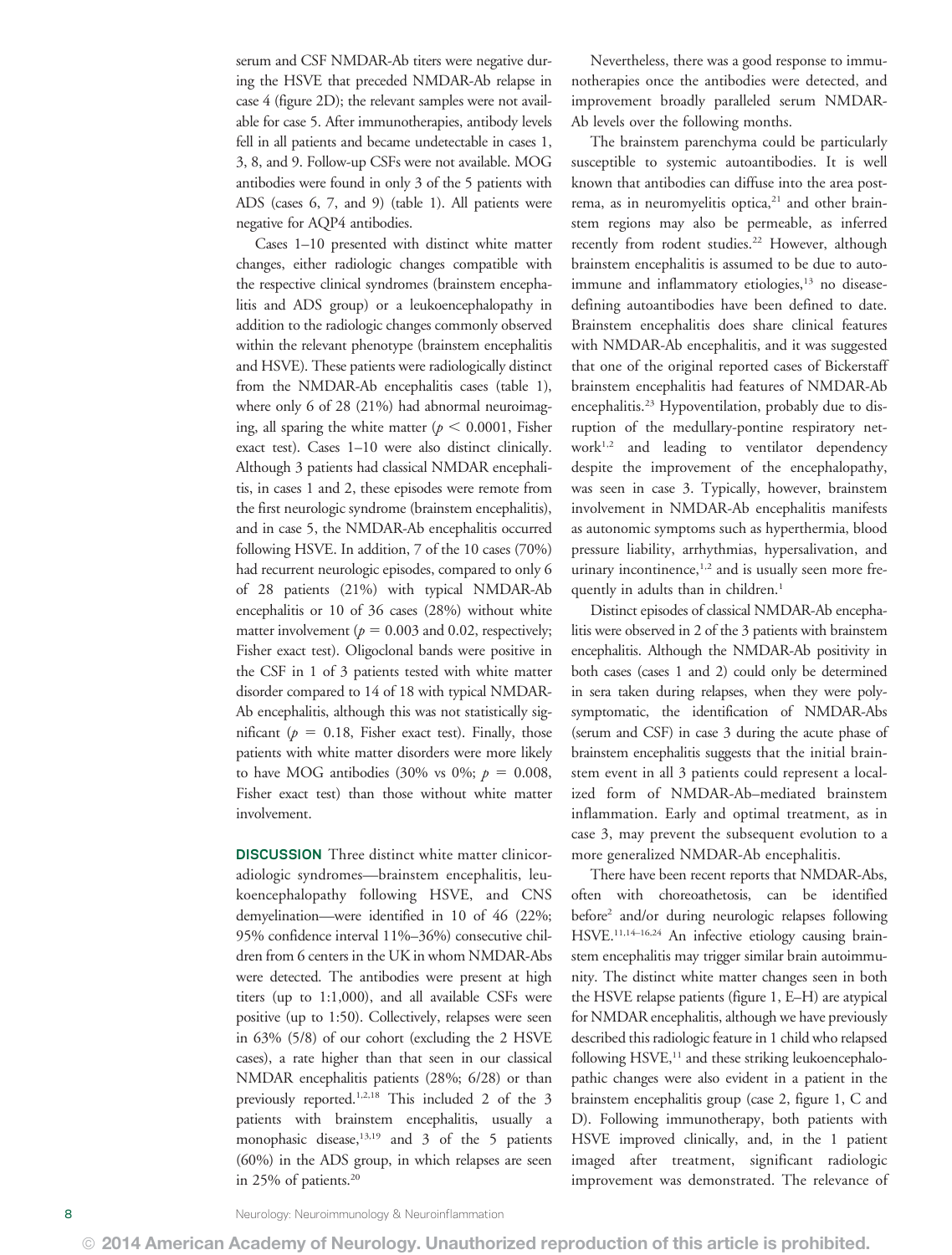leukoencephalopathy in these syndromes requires further evaluation; its detection by MRI could be a useful biomarker for patients at risk of relapses after HSVE or brainstem encephalitis, with obvious treatment implications.

There is a growing interest in the role of CNS antibodies in demyelination, stemming from the discovery of AQP4 antibodies in neuromyelitis optica<sup>25</sup> and detection of MOG antibodies in a range of ADS,26–<sup>28</sup> although the clinical use of MOG antibodies as a marker of disease activity and prognosis is still being evaluated.<sup>26</sup> Of interest, 3 of the 5 patients in the ADS group, 2 with bilateral optic neuritis (cases 6 and 7) and 1 (case 9) who presented with ADEM followed by recurrent optic neuritis, had antibodies to MOG as well as NMDAR. Both these demyelinating phenotypes are recognized in children with MOG antibodies,<sup>27,28</sup> suggesting that these antibodies may have contributed to the clinical picture in addition to the NMDAR-Abs.

An association between NMDAR antibodies and CNS demyelination has been recognized in individual cases with both monophasic<sup>3,5</sup> and relapsing syndromes,<sup>4,6</sup> but it is unknown whether these antibodies are causative or secondary to the demyelination. As NMDARs are activated on oligodendrocytes following ischemia,<sup>29</sup> the white matter may be a target for antibodies following prior or recurrent neurologic insults; this could be the case in our patients who had either a distinct previous neurologic syndrome (HSVE and brainstem encephalitis) or frequent relapses of demyelination. Furthermore, upregulation of NMDA receptor subunits, in particular highly calcium permeable NR2B-containing and magnesium-insensitive NR3A NMDARs, appears to increase the vulnerability of the white matter to injuries in the developing brain,<sup>30</sup> and such age-specific NMDAR subunit composition<sup>31</sup> could also predispose children with an actively myelinating CNS to developing leukoencephalopathies, thus explaining the high rate of white matter involvement in this pediatric NMDAR-Ab–positive cohort. Experimental studies looking at the role of NMDARs in white matter suggest their importance in remyelination $32$  and the regenerating optic nerve,  $33$  which could possibly explain the slow visual recovery seen in cases 6 and 8; if they are induced secondary to the demyelination, the NMDAR-Abs may cause a loss of function and reduce this beneficial response to nerve injury.

It was the leukoencephalopathy, and the less severe but distinct white matter changes, that drew our attention to these patients. In fact, advanced neuroimaging techniques are starting to identify white matter abnormalities in patients with anti-NMDAR encephalitis with no apparent abnormality on conventional imaging,<sup>34</sup> suggesting that perturbations

in white matter tracts are more widespread than previously thought. These could be mediated by direct antibody binding to NMDAR on oligodendrocytes, as discussed above, and/or secondary to neuronal glutamate-mediated excitotoxicity.31 Although the improvement following immunotherapy in our patients with white matter disorders could simply reflect the natural history of these conditions, the poorer outcomes of those untreated or treated later and the parallel reduction or resolution of antibody levels provide evidence that whatever the origins and roles of the NMDAR-Abs, their removal can be helpful.

Only 3 of 10 patients with white matter syndromes had CSF available for testing. However, in each of the patients reported here, including the 11 with typical NMDAR-Ab encephalitis, serum levels were higher than those in the paired CSFs. Although the added sensitivity of CSF NMDAR-Ab evaluation has recently been reported,<sup>35</sup> whether serum analysis without an available paired CSF can result in a "falsepositive" result was not evaluated in that study. The definition of a false-positive requires a gold standard clinical diagnosis, which, in the context of an expanding phenotype such as that described here, cannot be established. Moreover, since NMDAR-Abs can remain detected in both serum and CSF35 after the patient has recovered, a positive result does not necessarily reflect "false positivity" but merely that the antibodies are not causing a detectable neurologic syndrome. Our suggestion would be that CSF testing, if unavailable initially, should be performed if the serum is negative with a strongly suggestive clinical phenotype or, conversely, can be used to provide further support for the "clinical relevance" of the serum antibodies in patients in whom the clinical features are less typical.

Other limitations of this study include the retrospective nature of the cohort collection and the small sample size that is further confounded by the heterogeneous clinical phenotypes. Further studies are now required to confirm our observation that children and adults with NMDAR-Abs can present with these distinct clinicoradiologic white matter syndromes and to determine whether, and if so how, NMDAR-Abs bind to white matter, in which patients and clinical syndromes it could be relevant, and the treatment implications.

### AUTHOR CONTRIBUTIONS

Yael Hacohen: acquisition of data, analysis or interpretation of data, drafting/revising the manuscript, study concept or design. Michael Absoud: drafting/revising the manuscript, acquisition of data. Cheryl Hemingway: acquisition of data, drafting/revising the manuscript. Leslie Jacobson: acquisition of data, drafting/revising the manuscript. Jean-Pierre Lin: acquisition of data, drafting/revising the manuscript. Michael G. Pike: acquisition of data, drafting/revising the manuscript. Sunil Pullaperuma: acquisition of data, drafting/revising the manuscript. Ata Siddiqui: acquisition of data, drafting/revising the manuscript. Evangeline Wassmer: acquisition of data, drafting/revising the manuscript. Patrick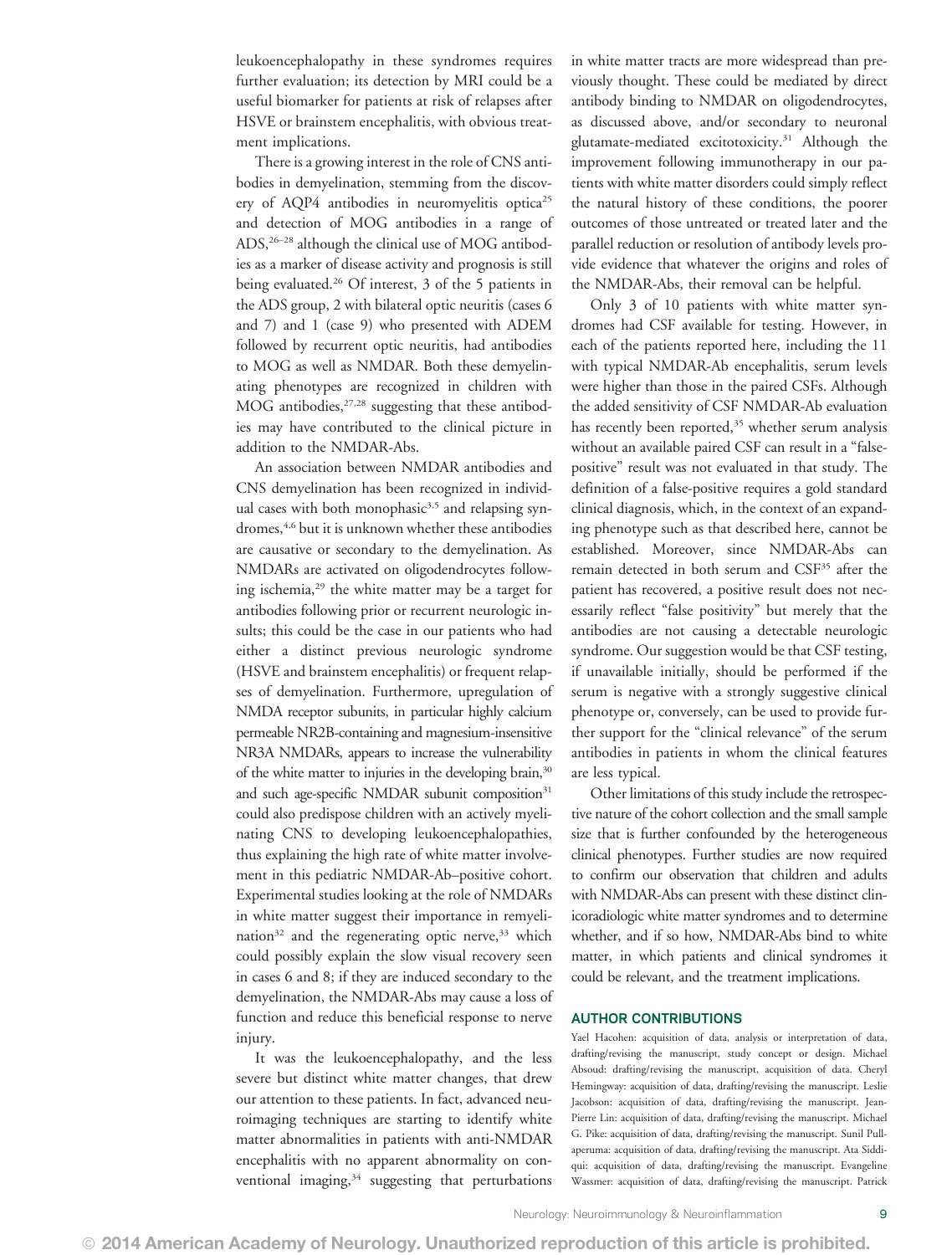Waters: acquisition of data, drafting/revising the manuscript. Sarosh Irani: drafting/revising the manuscript, study concept or design. Camilla Buckley: acquisition of data, drafting/revising the manuscript, study concept or design. Angela Vincent: analysis or interpretation of data, drafting/revising the manuscript, study concept or design, study supervision. Ming Lim: analysis or interpretation of data, drafting/revising the manuscript, study concept or design, study supervision.

### ACKNOWLEDGMENT

The authors thank Dr. Mark Woodhall for confirming antibody results for AQP4 and MOG. The authors are very grateful for all the patients and the clinicians: Dr. Lucinda Carr, Dr. Carlos de Sousa, Dr. Prab Prabahkar (GOSH, London); Dr. Tammy Hedderly, Dr. Elaine Hughes, Dr. Esse Menson (ECH, London); Dr. Antonia Clarke, Dr. Penny Fallon, Dr. Tim Kerr (SGH, London); Dr. Leena Mewasingh, Dr. Nelly Ninis (SMH, London); Dr. Shakti Agrawal, Dr. Rajat Gupta, Dr. Sunny Philip, Dr. Martin Smith (BCH, Birmingham); Dr. Jackie Palace, Dr. Tony McShane (OUH, Oxford).

### STUDY FUNDING

This work was supported by the National Institute for Health Research (NIHR) Oxford Biomedical Research Centre based at Oxford University Hospitals NHS Trust and the University of Oxford (Y.H., P.W., and A.V.); the Oxford University Clinical Academic Graduate School (Y.H.); the NHS specialized services for rare diseases (neuromyelitis optica; P.W. and A.V.); and ERUK, UK-US Fulbright commission and MS Society (S.R.I.).

### **DISCLOSURE**

Yael Hacohen, Leslie Jacobson., Sunil Pullaperuma, and Ata Siqddqui report no disclosures relevant to the article. Michael Absoud is funded by the MS Society and Action Medical Research charities. Cheryl Hemingway has received travel grants from Merck Serono and Bayer. Jean-Pierre Lin is chair of the British Paediatric Neurology Association Movement Disorders Special Interest Group and is medical advisor to the European Dystonia Federation and Faculty of Dystonia Europe; has received research grants from Action Medical Research, The Dystonia Society (UK), and Guy's and St Thomas' Charity; and has acted as a consultant and received funding for travel and speaker honoraria from Medtronic Ltd. Michael G. Pike receives research grants from Action Medical Research and MS Society and has received a meeting support grant from Euroimmun. Evangeline Wassmer receives research grants from Action Medical Research and MS Society; has received travel grants from UCB, Shire, and Biogen Idec; has received educational grants to organize meetings from Merck Serono, Novartis, Bayer, and Biogen Idec; and has received speaker's fees from Merck Serono and consultancy fees from Genzyme. Patrick Waters is supported by the NHS National Specialized Commissioning Group for Neuromyelitis Optica and by the NIHR Oxford Biomedical Research Centre. Sarosh Irani serves on the scientific advisory board for Encephalitis Society and has received an NIHR Fellowship, Department of Health, UK. Camilla Buckley receives research support from the Medical Research Council, UK. Angela Vincent serves/has served on scientific advisory boards for the Patrick Berthoud Trust, the Brain Research Trust, and the Myasthenia Gravis Foundation of America; has received funding for travel and a speaker honorarium from Baxter International, Inc. and Biogen, Inc.; serves as an associate editor for Brain; receives royalties from the publication of Clinical Neuroimmunology (Blackwell Publishing, 2005) and Inflammatory and Autoimmune Disorders of the Nervous System in Children (Mac Keith Press, 2010); receives/has received research support from the European Union, NIHR Biomedical Research Centre Oxford, Euroimmun AG, and the Sir Halley Stewart Trust; and has received Musk antibody royalties and consulting fees from Athena Diagnostics, Inc. Ming Lim receives research grants from Action Medical Research and MS Society; receives research support grants from the London Clinical Research Network and Evelina Appeal; has received consultation fees from CSL Behring; received travel grants from Merck Serono; and was awarded educational grants to organize meetings by Novartis, Biogen Idec, Merck Serono, and Bayer. Sarosh Irani, Patrick Waters, Angela Vincent, and the University of Oxford hold patents and/or receive royalties and payments for antibody assays in neurologic diseases. Go to [Neurology.org/nn](http://nn.neurology.org/lookup/doi/10.1212/NXI.0000000000000002) for full disclosures.

### REFERENCES

- 1. Dalmau J, Lancaster E, Martinez-Hernandez E, Rosenfeld MR, Balice-Gordon R. Clinical experience and laboratory investigations in patients with anti-NMDAR encephalitis. Lancet Neurol 2011;10:63–74.
- 2. Irani SR, Bera K, Waters P, et al. N-methyl-D-aspartate antibody encephalitis: temporal progression of clinical and paraclinical observations in a predominantly non-paraneoplastic disorder of both sexes. Brain 2010;133:1655–1667.
- 3. Hacohen Y, Absoud M, Woodhall M, et al. Autoantibody biomarkers in childhood-acquired demyelinating syndromes: results from a national surveillance cohort. J Neurol Neurosurg Psychiatry. Epub 2013 Oct 16. doi: [10.1136/jnnp-2013-](http://dx.doi.org/10.1136/jnnp-2013-306411) [306411.](http://dx.doi.org/10.1136/jnnp-2013-306411)
- 4. Kruer MC, Koch TK, Bourdette DN, et al. NMDA receptor encephalitis mimicking seronegative neuromyelitis optica. Neurology 2010;74:1473–1475.
- 5. Lekoubou A, Viaccoz A, Didelot A, et al. Anti-N-methyl-D-aspartate receptor encephalitis with acute disseminated encephalomyelitis-like MRI features. Eur J Neurol 2012; 19:e16–e17.
- 6. Takeda A, Shimada H, Tamura A, et al. A case of anti-Nmethyl-D-aspartate receptor encephalitis with multiple sclerosis-like demyelinated lesions. Mult Scler Relat Disord. Epub 2013 Oct 25. doi: [10.1016/j.msard.2013.09.005.](http://dx.doi.org/10.1016/j.msard.2013.09.005)
- 7. Derfuss T, Meinl E. Identifying auto antigens in demyelinating diseases: valuable clues to diagnosis and treatment? Curr Opin Neurol 2012;25:231–238.
- 8. Di Pauli F, Mader S, Rostasy K, et al. Temporal dynamics of anti-MOG antibodies in CNS demyelinating diseases. Clin Immunol 2011;138:247–254.
- 9. Waters PJ, McKeon A, Leite MI, et al. Serologic diagnosis of NMO: a multicenter comparison of aquaporin-4-IgG assays. Neurology 2012;78:665–671.
- 10. Hacohen Y, Wright S, Waters P, et al. Paediatric autoimmune encephalopathies: clinical features, laboratory investigations and outcomes in patients with or without antibodies to known central nervous system autoantigens. J Neurol Neurosurg Psychiatry 2013;84:748–755.
- 11. Hacohen Y, Deiva K, Pettingill P, et al. N-methyl-D-aspartate receptor antibodies in post-herpes simplex virus encephalitis neurological relapse. Mov Disord 2014;29:90–96.
- 12. Hacohen Y, Dlamini N, Hedderly T, et al. N-methyl-D-aspartate receptor antibody-associated movement disorder without encephalopathy. Dev Med Child Neurol 2014;56:190–193.
- 13. Tan IL, Mowry EM, Steele SU, et al. Brainstem encephalitis: etiologies, treatment, and predictors of outcome. J Neurol 2013;260:2312–2319.
- 14. Mohammad SS, Sinclair K, Pillai S, et al. Herpes simplex encephalitis relapse with chorea is associated with autoantibodies to N-Methyl-D-aspartate receptor or dopamine-2 receptor. Mov Disord 2014;29:117–122.
- 15. Armangue T, Titulaer MJ, Málaga I, et al. Pediatric anti-Nmethyl-D-aspartate receptor encephalitis-clinical analysis and novel findings in a series of 20 patients. J Pediatr 2013;162: 850–856.
- 16. Armangue T, Leypoldt F, Málaga I, et al. Herpes simplex virus encephalitis is a trigger of brain Autoimmunity. Ann Neurol. Epub 2013 Dec 8. doi: [10.1002/ana.24083](http://dx.doi.org/10.1002/ana.24083).
- 17. Krupp LB, Tardieu M, Amato MP, et al. International Pediatric Multiple Sclerosis Study Group criteria for pediatric multiple sclerosis and immune-mediated central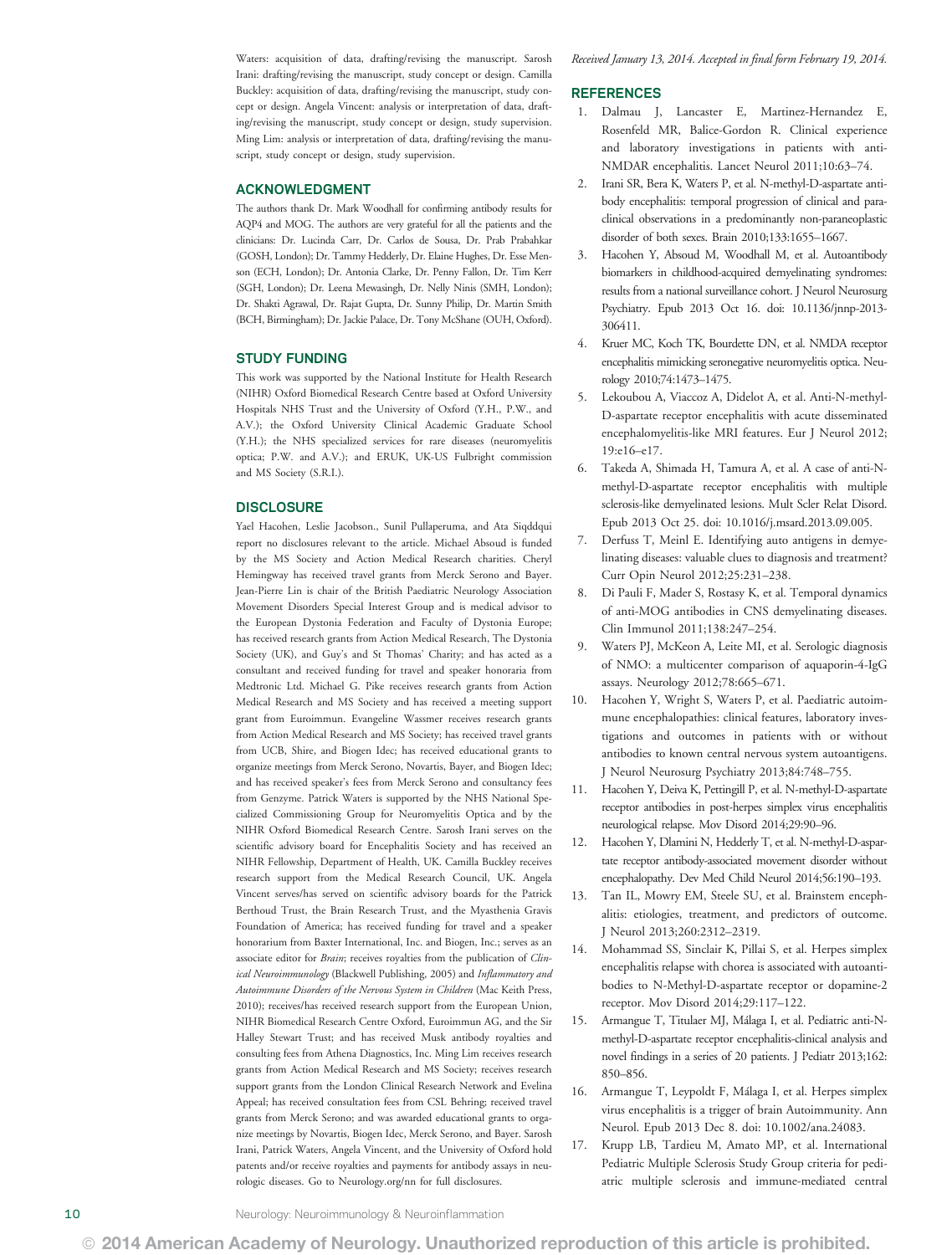nervous system demyelinating disorders: revisions to the 2007 definitions. Mult Scler 2013;19:1261–1267.

- 18. Titulaer MJ, McCracken L, Gabilondo I, et al. Treatment and prognostic factors for long-term outcome in patients with anti-NMDA receptor encephalitis: an observational cohort study. Lancet Neurol 2013;12:157–165.
- 19. Shahrizaila N, Yuki N. Bickerstaff brainstem encephalitis and Fisher syndrome: anti-GQ1b antibody syndrome. J Neurol Neurosurg Psychiatry 2013;84:576–583.
- 20. Banwell B, Bar-Or A, Arnold DL, et al. Clinical, environmental, and genetic determinants of multiple sclerosis in children with acute demyelination: a prospective national cohort study. Lancet Neurol 2011;10:436–445.
- 21. Ratelade J, Bennett JL, Verkman AS. Intravenous neuromyelitis optica autoantibody in mice targets aquaporin-4 in peripheral organs and area postrema. PLoS One 2011;6:e27412; 6.
- 22. Chang T, Alexopoulos H, Pettingill P, et al. Immunization against GAD Induces antibody binding to GAD-independent antigens and brainstem GABAergic neuronal loss. PLoS One 2013;8:e72921.
- 23. Merwick A, Dalmau J, Delanty N. Insights into antibodyassociated encephalitis—Bickerstaff's 1950's papers revisited. J Neurol Sci 2013;334:167–168.
- 24. Prüss H, Finke C, Höltje M, et al. N-methyl-D-aspartate receptor antibodies in herpes simplex encephalitis. Ann Neurol 2012;72:902–911.
- 25. Lennon VA, Wingerchuk DM, Kryzer TJ, et al. A serum autoantibody marker of neuromyelitis optica: distinction from multiple sclerosis. Lancet 2004;364:2106–2112.
- 26. Reindl M, Di Pauli F, Rostásy K, Berger T. The spectrum of MOG autoantibody-associated demyelinating diseases. Nat Rev Neurol 2013;9:455–461.
- 27. Rostasy K, Mader S, Schanda K, et al. Anti-myelin oligodendrocyte glycoprotein antibodies in pediatric patients with optic neuritis. Arch Neurol 2012;69:752–756.
- 28. Huppke P, Rostasy K, Karenfort M, et al. Acute disseminated encephalomyelitis followed by recurrent or monophasic optic neuritis in pediatric patients. Mult Scler 2013;19:941–946.
- 29. Káradóttir R, Cavelier P, Bergersen LH, Attwell D. NMDA receptors are expressed in oligodendrocytes and activated in ischaemia. Nature 2005;438:1162–1166.
- 30. Jantzie LL, Talos DM, Jackson MC, et al. Developmental expression of n-methyl-D-aspartate (NMDA) receptor subunits in human white and gray matter: potential mechanism of increased vulnerability in the immature brain. Cereb Cortex. Epub 2013 Sep 17. doi: [10.1093/cercor/bht246.](http://dx.doi.org/10.1093/cercor/bht246)
- 31. Paoletti P, Bellone C, Zhou Q. NMDA receptor subunit diversity: impact on receptor properties, synaptic plasticity and disease. Nat Rev Neurosci 2013;14:383–400.
- 32. Li C, Xiao L, Liu X, et al. A functional role of NMDA receptor in regulating the differentiation of oligodendrocyte precursor cells and remyelination. Glia 2013;61: 732–749.
- 33. Kolls BJ, Meyer RL. N-methyl-D-aspartate receptors strongly regulate postsynaptic activity levels during optic nerve regeneration. J Neurosci Res 2013;91:1263–1279.
- 34. Finke C, Kopp UA, Scheel M, et al. Functional and structural brain changes in anti-N-methyl-D-aspartate receptor encephalitis. Ann Neurol. Epub 2013 May 20. doi: [10.](http://dx.doi.org/10.1002/ana.23932) [1002/ana.23932](http://dx.doi.org/10.1002/ana.23932).
- 35. Gresa-Arribas N, Titulaer MJ, Torrents A, et al. Antibody titres at diagnosis and during follow-up of anti-NMDA receptor encephalitis: a retrospective study. Lancet Neurol 2014;13:167–177.